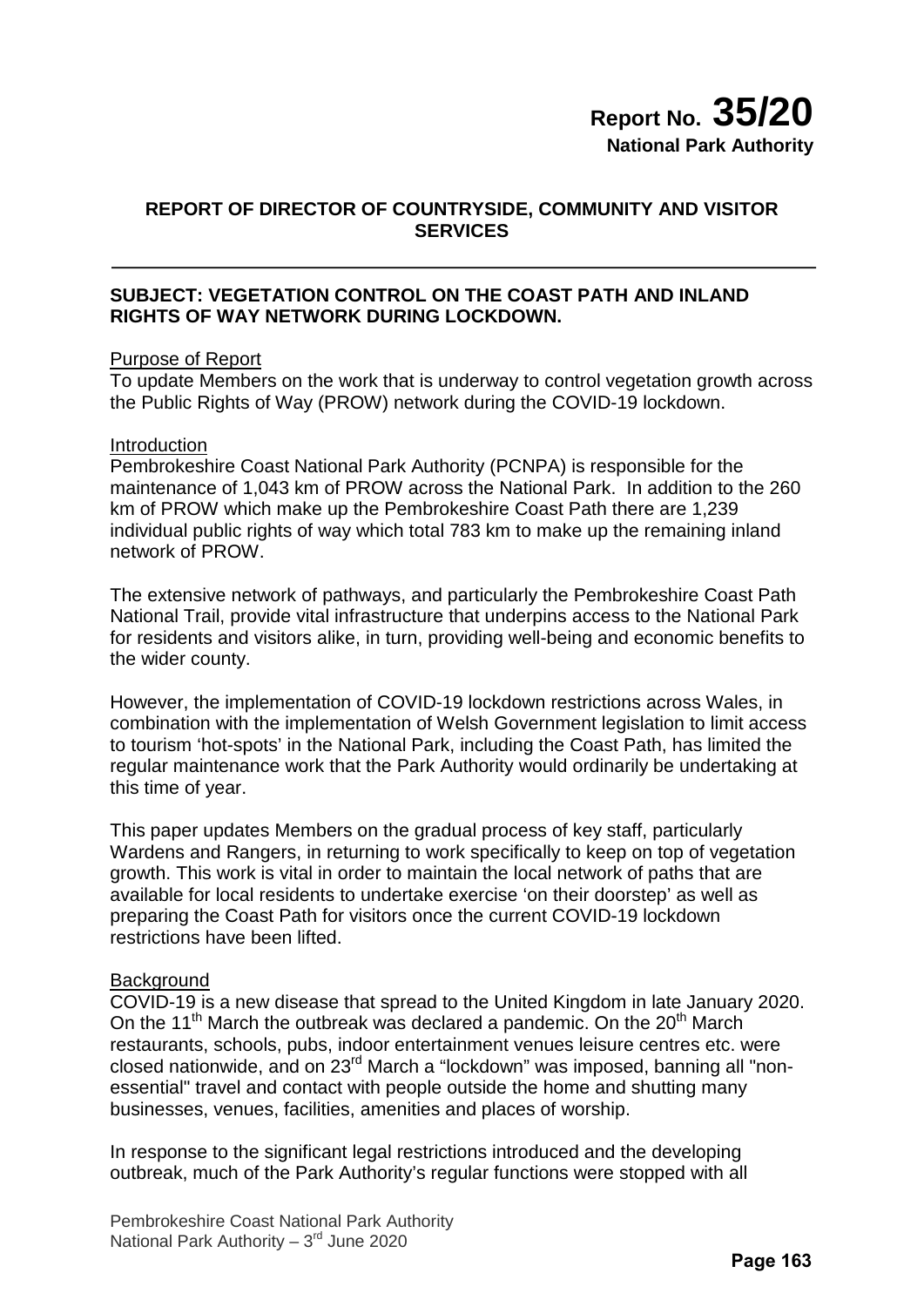PCNPA buildings closed and staff supported to work from home wherever possible. This included the Warden and Ranger teams who have been predominantly based at home with only limited work undertaken within the National Park to implement activities associated with upholding Welsh Government restrictions as detailed below.

Health Protection (Coronavirus Restrictions) (Wales) Regulations 2020 These regulations came in to force on the  $26<sup>th</sup>$  March and impose a duty on Local Authorities, National Park Authorities, National Resources Wales and the National Trust to close certain public footpaths and land in order to protect against the risks to public health arising from coronavirus.

The duty extends to public rights of way or open access land that the authorities consider:

- to be liable to large numbers of people congregating or being in close proximity to each other, or
- the use of which otherwise poses a high risk to the incidence or spread of infection in its area with the coronavirus.

To support these closures, the regulations include duties to:

- Erect and maintain signage informing the public of the closures.
- Introduce a common enforcement regime applicable to all areas covered by the new COVID-19 Regulations which includes a potential fixed penalty notice  $of$  $f60$ .
- Keep under review paths and access land which may need closing and amend as necessary.

At the time of writing this paper the closures remain in place and are aimed at limiting overcrowding in specific areas so as to underline the message that people should not be travelling outside their local area to access the countryside.

### Prioritising Work

An early meeting of key PCNPA staff was held on the  $19<sup>th</sup>$  March, just prior to the closure of the Park Authority's buildings, to assess whether regular maintenance of the PROW network would be necessary under COVID-19 restrictions. The overwhelming view was that the health and safety of PCNPA staff and the wider public was of paramount importance and that the network would not require significant maintenance prior to the main growing season (typically from May onwards). As a result, Wardens and Rangers have been predominantly based from home throughout the lockdown period with no regular path maintenance work undertaken since the 23<sup>rd</sup> March.

However, from mid-April onwards the Authority started to prepare Wardens and Rangers for a return to partial duties in order to focus on vegetation management as a means of keeping the PROW network open. This has been a gradual process of returning staff to work through close consultation with the Warden and Ranger teams as well as a wide range of colleagues from across the Authority.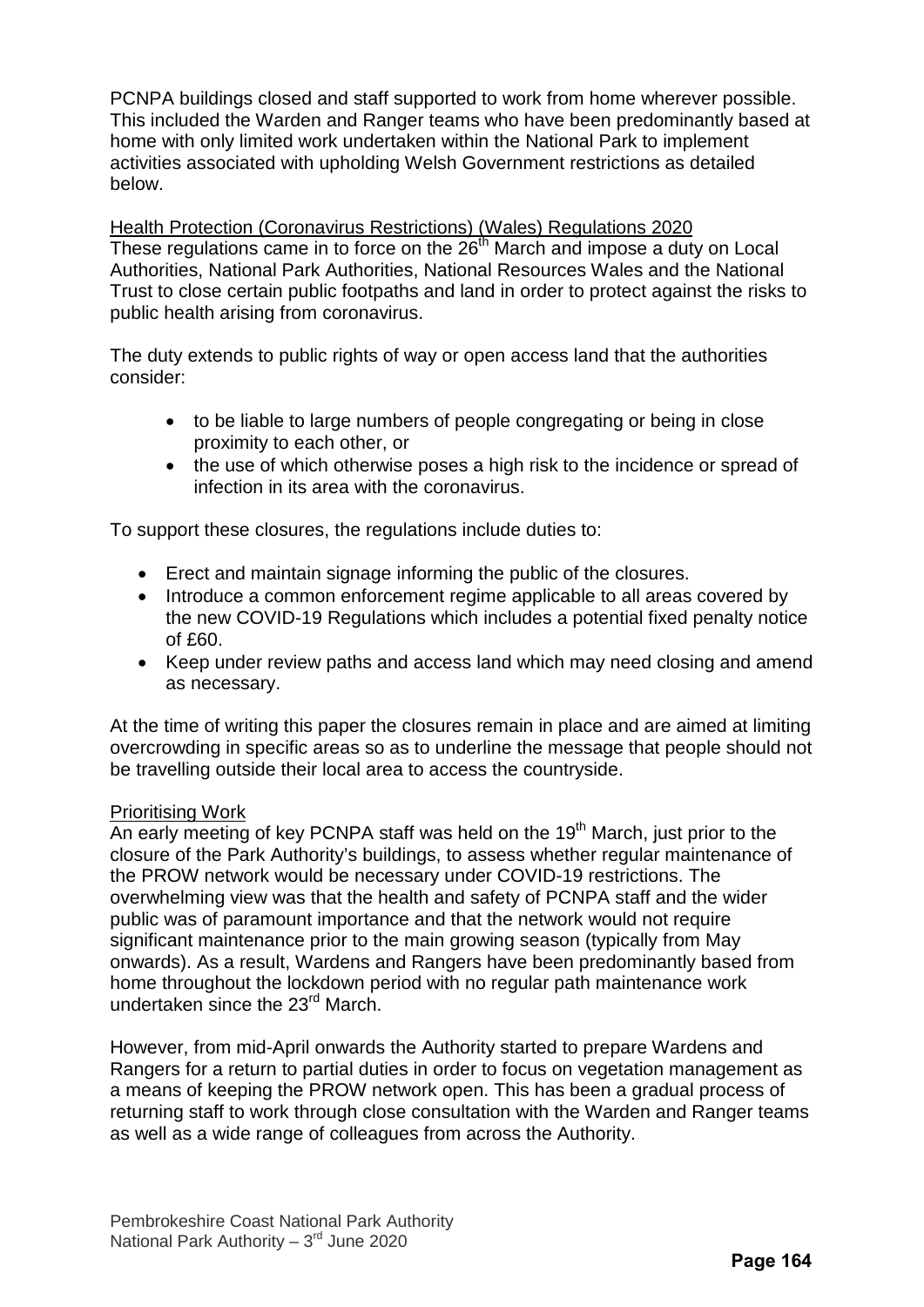An internal working group was established to provide ongoing advice and support to the Warden and Ranger teams and the group agreed the following main priorities for vegetation management:

- 1. **Inland Path Network** cutting within 1.5km of the main settlements in the National Park in order to facilitate local residents in undertaking regular exercise 'on their doorstep' in-line with Welsh Government guidance. Localised evidence suggests that there has been a significant increase in the usage of the inland network during the current lockdown so this maintenance work is clearly important to our local communities.
- 2. **Coast Path** cutting key sections whilst the path is closed in readiness for Welsh Government restrictions being lifted. Ensuring that access to the Coast Path remains safe (as long as people follow Welsh Government guidance on social distancing measures) and to help the visitor economy 'bounce back' as quickly as possible once restrictions are lifted.

As a result, the Warden and Ranger teams started back at work from the 11<sup>th</sup> May with work on the ground beginning in earnest from the 18<sup>th</sup> May onwards. Early reports suggest that the current vegetation growth is 'manageable' but without this preparatory work there would certainly be a delay in opening some sections of the Coast Path. To put the scale of the task in perspective, by the end of July each year the Authority would ordinarily have spent 200+ team days on maintaining the Coast Path, cutting a distance equal to Haverfordwest to London.

### Safety First

Despite the need to ensure that the PROW network remains open and accessible for both present and anticipated use, the overarching priority remains the protection of PCNPA staff and the wider public from COVID-19.

Supporting PCNPA staff in returning to outdoor work has meant compiling a comprehensive risk assessment. We have also redesigned our work processes to ensure that each member of the team has their own vehicle and equipment (Wardens usually work in pairs and share a single vehicle), as well as compliant personal protective equipment (PPE).

Similarly, we are limiting and staggering visits to depots and all of the work being undertaken by Wardens and Rangers in terms of vegetation control will be managed online, using our job management system, so that we can limit unnecessary face-to-face contact. The Authority's recent investment in remote control flails, funded by a previous capital grant from Welsh Government, has also proved timely in supporting new ways of working for the team.

As this is a significant change, we anticipate a gradual return to full duties for Wardens and Rangers. The mantra for the time being remains '*slow, steady and safe*'. The team is running at roughly 50% capacity compared to a normal summer season and is likely to remain at this level for some time. Aside from absences and a delay with planned recruitment, the changes to work processes have subsequently reduced the normal speed at which work can take place.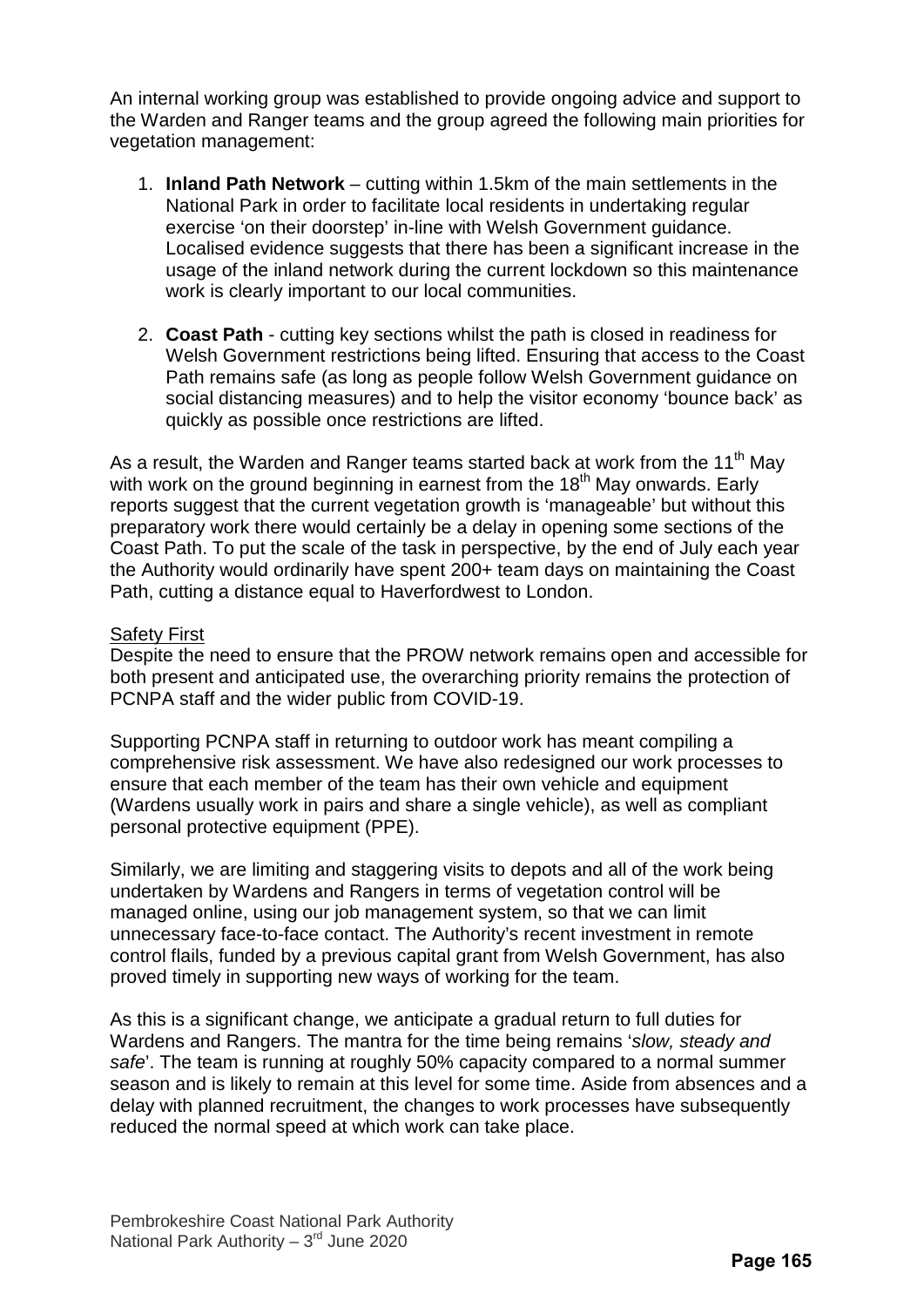Despite these delays the Authority remains confident that the network of pathways throughout the National Park will gradually improve through the vegetation management work that is currently underway but we urge patience amongst users of inland paths as it is obviously taking the teams longer than usual to catch-up on the current backlog of work.

In addition, at the time of writing this report, the Coast Path remains closed to the public and the Authority is working closely with Welsh Government to advise on the preparatory work that we are undertaking to ensue that the millions of people that enjoy walking the Coast Path can do so once again as soon as the COVID-19 restrictions are lifted.

#### Financial considerations

The new ways of working that the Warden and Ranger teams are having to adopt to safeguard against COVID-19 are having minor financial implications for the Countryside Management team. Examples include staff using a single vehicle each rather than sharing vehicles as well as staff having to travel longer distances than usual to assist each other with work. The increased costs to date are within acceptable budget 'tolerances' but the situation will be closely monitored by the Director and Finance Manager in case additional resources are required.

#### Risk considerations

The process of assessing and returning Wardens and Rangers to partial duties has been overseen by an internal working group drawing on advice and expertise from across the Authority. A comprehensive risk assessment has been completed, new ways of working adopted and changes made to normal processes and procedures in order to protect both PCNPA staff and the wider public from COVID-19.

#### **Compliance**

The overarching priority for the Authority, under the current circumstances, is to ensure that we are meeting our legal obligations under the Health Protection (Coronavirus Restrictions) (Wales) Regulations 2020. At the time of writing this report, the current lockdown restrictions remain in place across Wales and PCNPA is working closely with partner agencies such as Pembrokeshire County Council and Welsh Government officials to do everything we can to protect public health.

#### Human Rights/Equality issues

Keeping the inland path network open is seen by the Authority as being essential in helping local residents to undertake exercise 'on their doorstep' (particularly when the Coast Path is closed). Most settlements within the National Park have an accessible walking route available for regular use and these are proving vital in providing health and well-being benefits for a wide variety of people during these challenging times.

#### Biodiversity implications/Sustainability appraisal

The decision by the Authority to focus primarily on vegetation management means that we have been unable to progress some conservation and invasive species work that would ordinarily be prioritised at this time of year. However, as the Wardens and Rangers adapt to new ways of working it is hoped that the limited scope of their current work can gradually be increased to include the full range of activities normally undertaken to support the Authority's corporate priorities.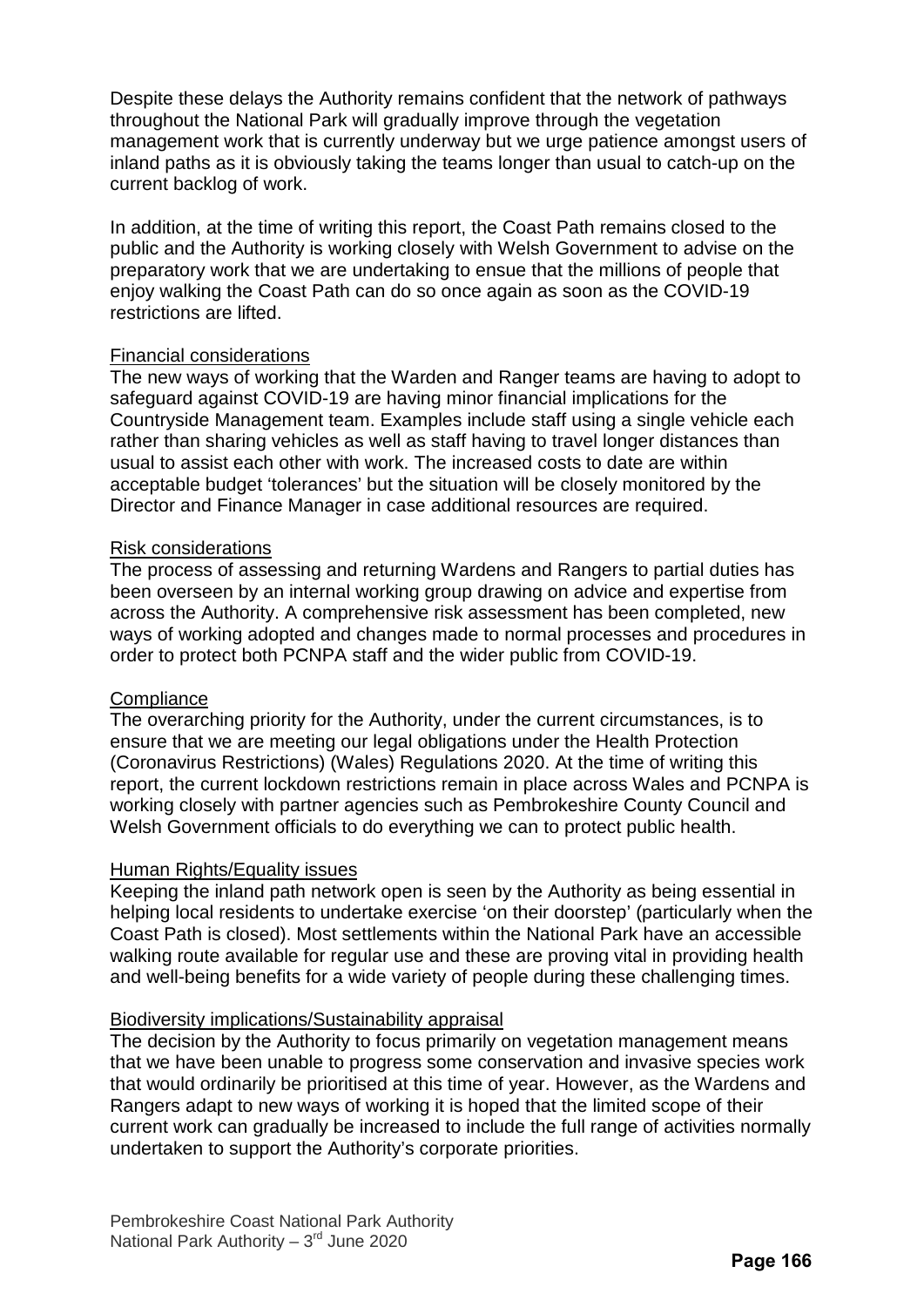### Welsh language statement

All updated signage, public notices and associated literature connected with the Park Authority's implementation of the Health Protection (Coronavirus Restrictions) (Wales) Regulations 2020 are fully compliant with the Welsh Language Standards.

#### **Conclusion**

Returning Wardens and Rangers to work to undertake vegetation management has been vital to ensure that walking opportunities remain available 'on the doorstep' of our local communities and in ensuring that the Pembrokeshire Coast Path National Trail is 'ready for business' as soon as COVID-19 restrictions are lifted.

The work of the Authority to implement the Health Protection (Coronavirus Restrictions) (Wales) Regulations 2020 and to re-start maintenance of the public rights of way (PROW) network across the National Park at this difficult time highlights the Authority's commitment to delivering our wider 'well-being duties'.

### **RECOMMENDATION:**

#### **Members are asked to note the report.**

Background Documents None

*(For further information, please contact Janet Evans, Administration & Democratic Services Manager and Deputy Monitoring Officer on extension 4834, or by emailing [janete@pembrokeshirecoast.org.uk\)](mailto:janete@pembrokeshirecoast.org.uk)* 

*Author: James Parkin – Director of Countryside, Community and Visitor Services Consultees: Tegryn Jones - Chief Executive Anthony Richards – Access Manager Libby Taylor – Ranger Service Manager Steve Jones – Operations Manager*